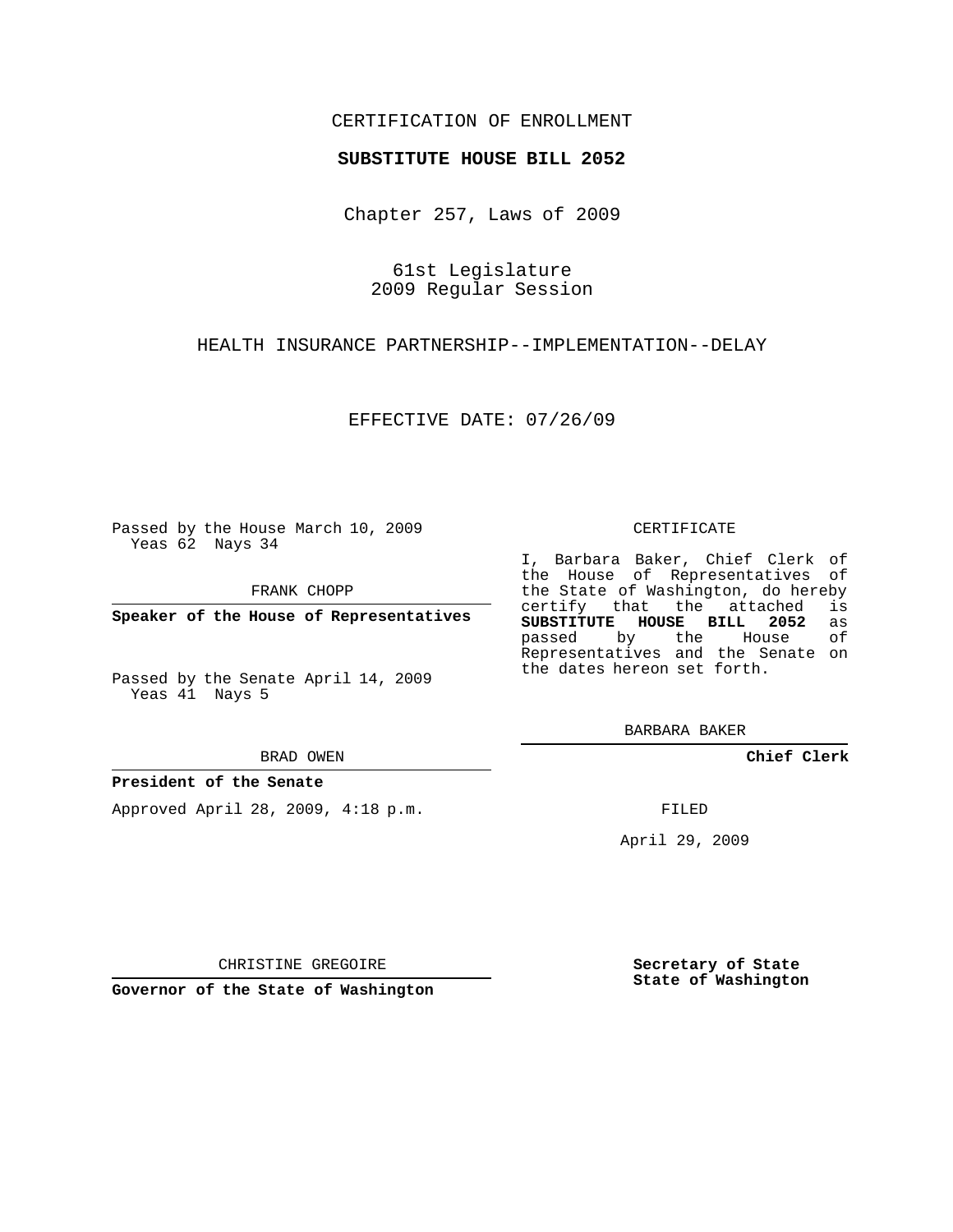# **SUBSTITUTE HOUSE BILL 2052** \_\_\_\_\_\_\_\_\_\_\_\_\_\_\_\_\_\_\_\_\_\_\_\_\_\_\_\_\_\_\_\_\_\_\_\_\_\_\_\_\_\_\_\_\_

\_\_\_\_\_\_\_\_\_\_\_\_\_\_\_\_\_\_\_\_\_\_\_\_\_\_\_\_\_\_\_\_\_\_\_\_\_\_\_\_\_\_\_\_\_

Passed Legislature - 2009 Regular Session

# **State of Washington 61st Legislature 2009 Regular Session**

**By** House Ways & Means (originally sponsored by Representative Cody; by request of Health Care Authority)

READ FIRST TIME 03/03/09.

 AN ACT Relating to delaying implementation of the health insurance partnership; amending RCW 70.47A.030, 70.47A.040, and 70.47A.070; and repealing 2007 c 260 s 11 (uncodified).

BE IT ENACTED BY THE LEGISLATURE OF THE STATE OF WASHINGTON:

 **Sec. 1.** RCW 70.47A.030 and 2008 c 143 s 2 are each amended to read as follows:

 (1) To the extent funding is appropriated in the operating budget for this purpose, the health insurance partnership is established. The administrator shall be responsible for the implementation and operation of the health insurance partnership, directly or by contract. The administrator shall offer premium subsidies to eligible partnership 12 participants under RCW 70.47A.040. ((The partnership shall begin to 13 offer coverage no later than March 1, 2009.)

 (2) Consistent with policies adopted by the board under RCW 70.47A.110, the administrator shall, directly or by contract:

 (a) Establish and administer procedures for enrolling small employers in the partnership, including publicizing the existence of the partnership and disseminating information on enrollment, and establishing rules related to minimum participation of employees in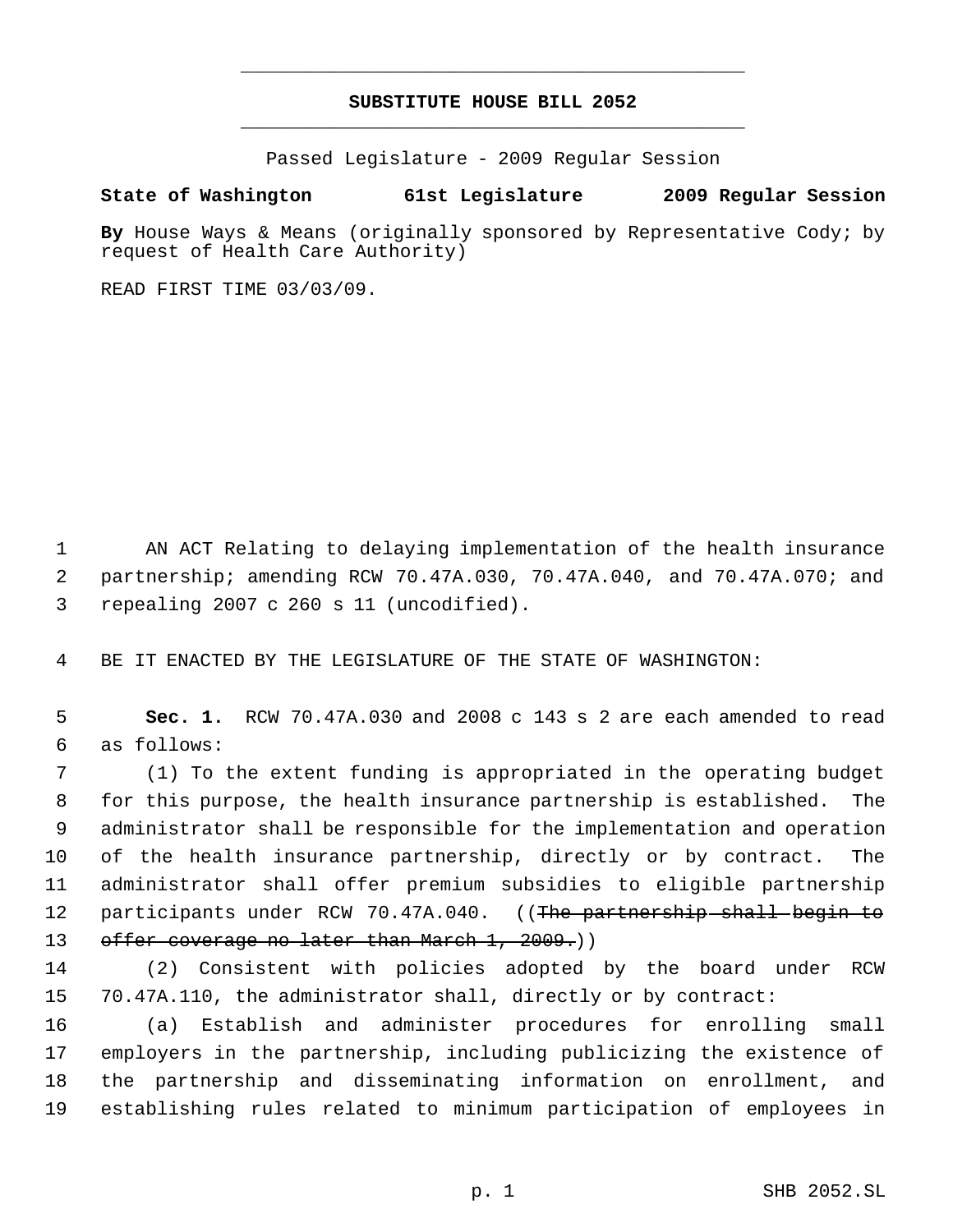small groups purchasing health insurance through the partnership. Opportunities to publicize the program for outreach and education of small employers on the value of insurance shall explore the use of online employer guides. As a condition of participating in the partnership, a small employer must agree to establish a cafeteria plan under section 125 of the federal internal revenue code that will enable employees to use pretax dollars to pay their share of their health benefit plan premium. The partnership shall provide technical assistance to small employers for this purpose;

 (b) Establish and administer procedures for health benefit plan enrollment by employees of small employers during open enrollment periods and outside of open enrollment periods upon the occurrence of any qualifying event specified in the federal health insurance portability and accountability act of 1996 or applicable state law. Except to the extent authorized in RCW 70.47A.110(1)(e), neither the employer nor the partnership shall limit an employee's choice of coverage from among the health benefit plans offered through the partnership;

 (c) Establish and manage a system of collecting and transmitting to the applicable carriers all premium payments or contributions made by or on behalf of partnership participants, including employer contributions, automatic payroll deductions for partnership participants, premium subsidy payments, and contributions from philanthropies;

 (d) Establish and manage a system for determining eligibility for and making premium subsidy payments under chapter 259, Laws of 2007;

 (e) Establish a mechanism to apply a surcharge to each health benefit plan purchased through the partnership, which shall be used only to pay for administrative and operational expenses of the partnership. The surcharge must be applied uniformly to all health benefit plans purchased through the partnership. Any surcharge amount may be added to the premium, but shall not be considered part of the small group community rate, and shall be applied only to the coverage purchased through the partnership. Surcharges may not be used to pay any premium assistance payments under this chapter. The surcharge shall reflect administrative and operational expenses remaining after any appropriation provided by the legislature to support administrative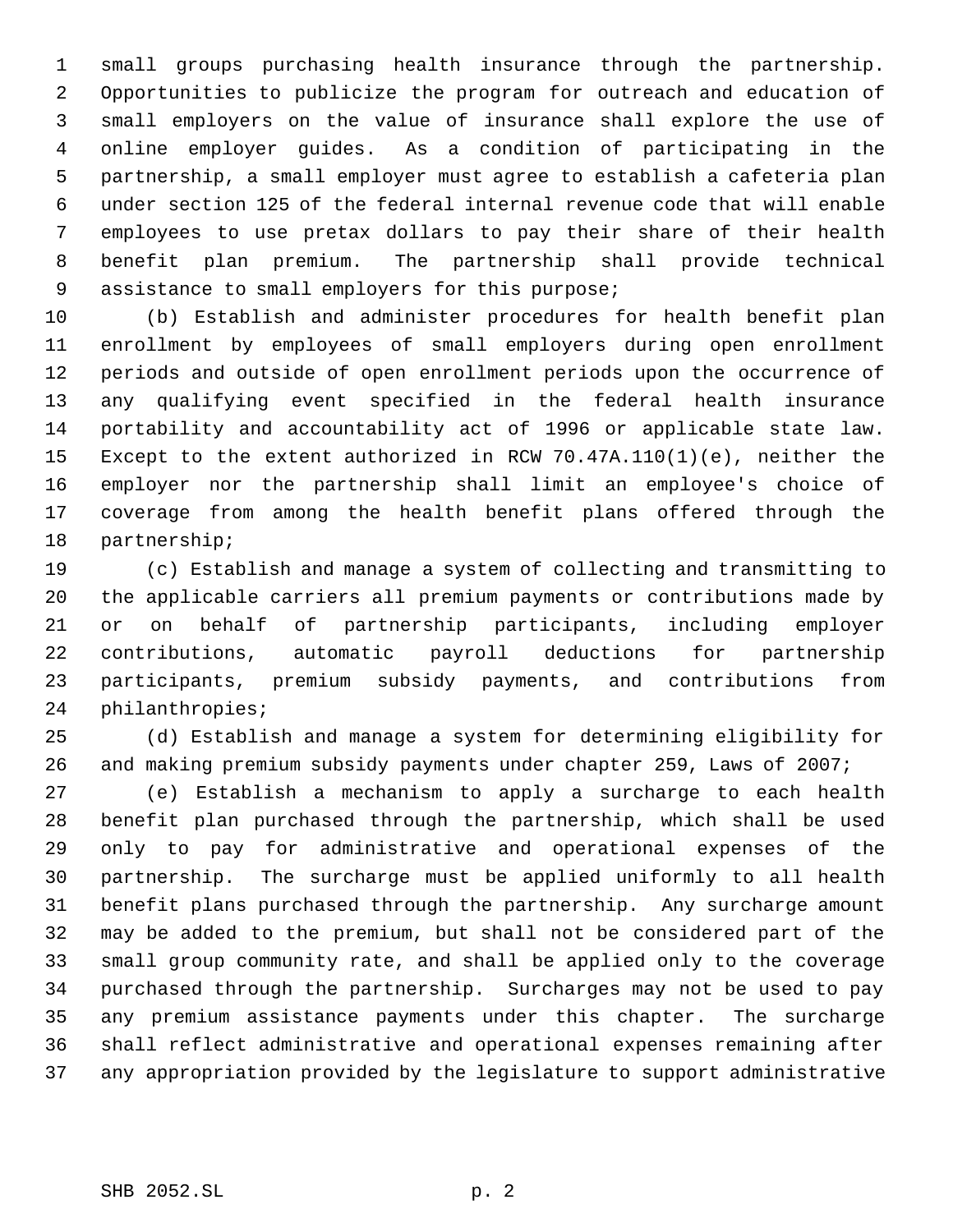or operational expenses of the partnership during the year the surcharge is assessed;

 (f) Design a schedule of premium subsidies that is based upon gross family income, giving appropriate consideration to family size and the ages of all family members based on a benchmark health benefit plan designated by the board. The amount of an eligible partnership participant's premium subsidy shall be determined by applying a sliding scale subsidy schedule with the percentage of premium similar to that developed for subsidized basic health plan enrollees under RCW 70.47.060. The subsidy shall be applied to the employee's premium obligation for his or her health benefit plan, so that employees benefit financially from any employer contribution to the cost of their coverage through the partnership.

 (3) The administrator may enter into interdepartmental agreements with the office of the insurance commissioner, the department of social and health services, and any other state agencies necessary to implement this chapter.

 **Sec. 2.** RCW 70.47A.040 and 2008 c 143 s 3 are each amended to read as follows:

 Beginning January 1, ((2009)) 2011, subject to sufficient state or 21 <u>federal funding being provided specifically for this purpose</u>, the administrator shall accept applications from eligible partnership participants, on behalf of themselves, their spouses, and their dependent children, to receive premium subsidies through the health insurance partnership. Every effort shall be made to coordinate premium subsidies for dependent children with federal funding available under Title XIX and Title XXI of the federal social security act, consistent with the requirements established in RCW 74.09.470(4) for the employer-sponsored insurance program at the department of social and health services.

 **Sec. 3.** RCW 70.47A.070 and 2008 c 143 s 4 are each amended to read as follows:

 Upon implementation of the health insurance partnership program, 34 the administrator shall report biennially( $(-$ beginning November -1,  $2010<sub>7</sub>$ )) to the relevant policy and fiscal committees of the legislature on the effectiveness and efficiency of the health insurance partnership